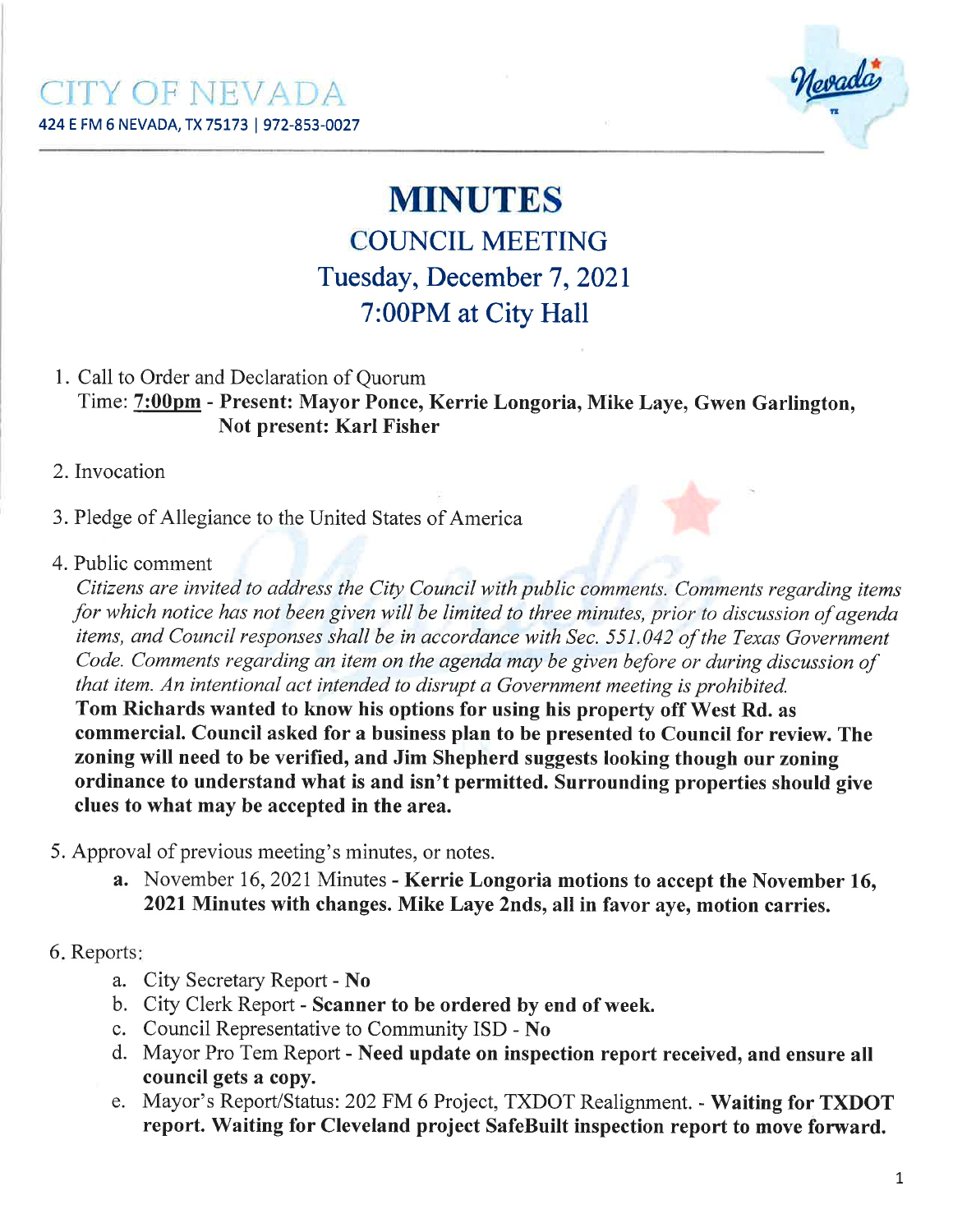# a. Public Hearing

#### Time in:  $7:17$ pm Time Out of Hearing: 7:22pm

Annexatíon of land owned by Community Independent School District generally described as the land on which the CISD High School on FM 1138 is located, and more particularly described as follows:

BEING, a tract of land situated in the James Osgood Survey, Abstract No. 673, Collin County, Texas and being part of a called  $60.117$ -acre tract conveyed to Community Independent School District as recorded in Document No. 20170614000772530 of the Land Records of Collin County, Texas, and being approx. 22,665 Acres of Land. (a complete metes and bounds description and a survey is attached to this agenda as Exhibit A.)

City Attorney Jim Shepherd explains why we need to annex above CISD property. It is to also annex in Lexington Heights. We do have a petition from CISD to annex in, as well as a service plan in place. No comments, and no opposition to annex in CISD. Mike Laye motions to close Public Hearing, Gwen Garlington 2nds, all in favor aye, motion carries.

b. Discuss/Take Action: Any appropriate action on the ordinance to annex the Community Independent School District properfy (described in agenda item a.) and the service plan for the property, attached as Exhibit B.

Mike Laye motions to annex CISD property under item a., Kerrie Longoria 2nds, all in favor aye, motion carries.

# c. Public Hearing

#### Time in: 7:24pm Time out of Hearing: 7:26pm

Annexation of approx. 80 acres of land owned by Cope Homes LLC generally described as two tracts of undeveloped land contiguous to and east of the CISD land described in Exhibit A, and more particularly described as follows:

# 1. Tract I

Being a tract of land situated in the James Osgood Survey, Abstract No. 673, Collin County, Texas and being the same called 59.B99acre tract of land conveyed to G. Glen Cox and Bobby R. Varner, Jr. by deed recorded in Volume 4868, Page 2693, Deed Records, Collin County, and containìng  $2,609,267$  square feet or 59.900 acres of land.

# 2. Tract 2

Being a tract of land situated in the James Osgood Survey, Abstract No. 673, Collin County, Texas and being the same called I9.9B9-acre tract of land conveyed to Robert R. Varner, Jr. and Michael T. Braden and wife, Susan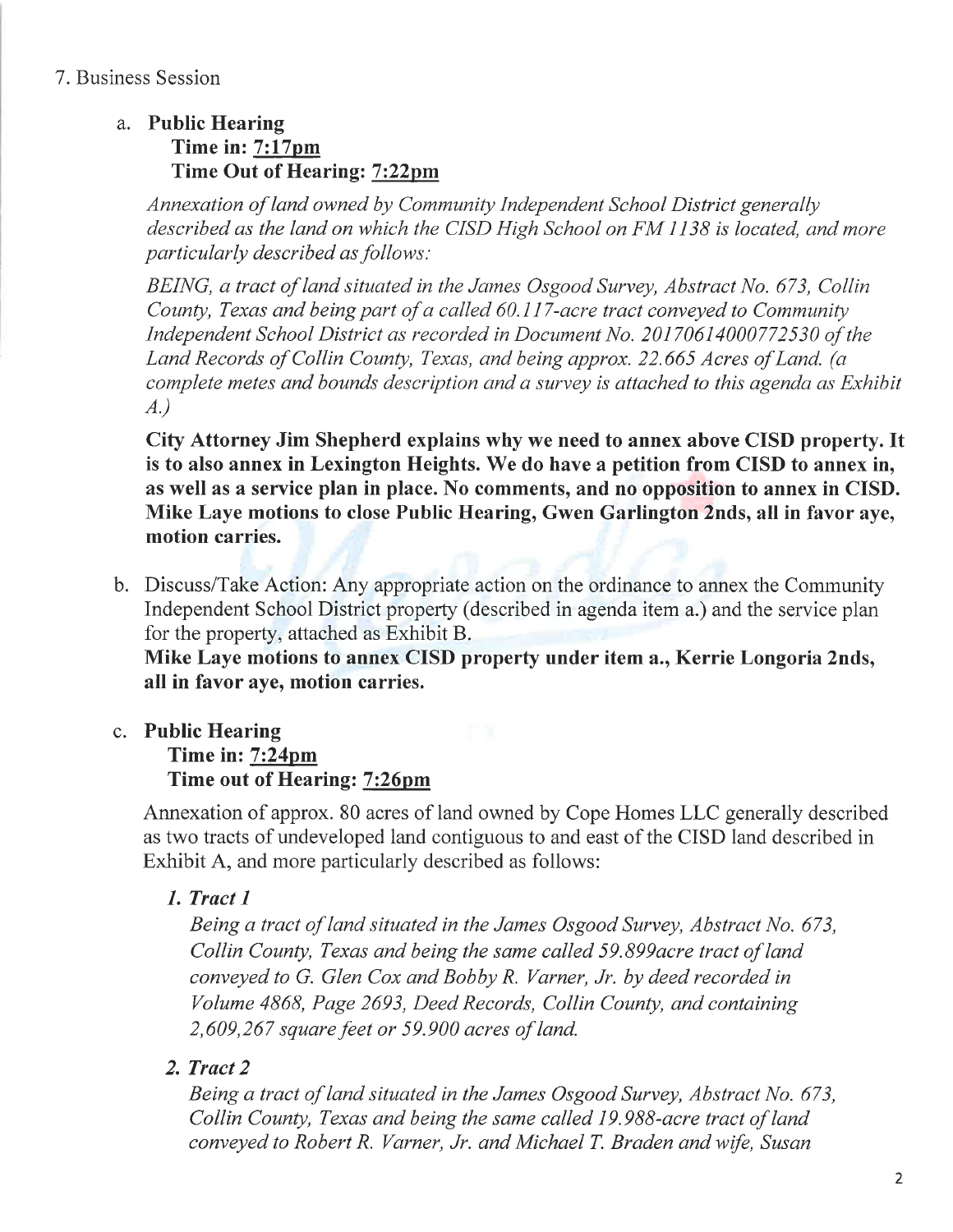Braden by deed recorded in Volume 527l, Page 5337, Deed Records, Collin County, Texas and being more particularly described as follows: and containing  $871,074$  square feet or 19.997 acres of land. (A complete mete and bounds descriptíon and survey of the two tracts is attached to this agenda as Exhibit C)

# Mike Laye motions to close the Public Hearing, Gwen Garlington 2nds, all in favor aye, motion carries.

d. Discuss/Take Action: Any appropriate action on the ordinance to annex the Cope Homes, LLC property described in Exhibit C. and the service plan for the property, attached as Exhibit D.

Mike Laye motions to accept the annexation of Tract I and Tract 2 of Cope Equities LLC under item c., Gwen Garlington 2nds, all in favor aye, motion carries.

e. Discuss/Take Action: Deliberation and any appropriate action on an agreement to allow the Abston Hills M.U.D.; located primarily in the ETJ and/or city of Lavon, south of FM 6, to annex property in Nevada's ETJ, south of FM 6, contiguous with the Elevon development land in the MIJD territory; into and be a part of the Elevon development and MUD district. Nevada has the ability to annex the property under the terms of the agreement into the city of Nevada. The property in question is a total of 22.585 acres, currently owned as follows:

I8.278 acres - D.R. Horton - Texas, LTD, a Texas limited partnership 74 lots 4.307 acres - MA Lavon 292,LLC, a Texas limited liability corporation 18 lots.

1. Attached are the preliminary plats for each tract.

Per Jim Shepherd, the plans/agreement needs to be revised.

Mike Laye motions to table accepting annexation of Elevon development and MUD district until legalities are addressed, Gwen Garlington 2nds, all in favor aye, motion carries.

f. Discuss/Take Action: Councilman Gary Killian (Place 5) - Resignation Letter. Gwen Garlington motions to accept Councilman Gary Killian's resignation letter, Mike Laye 2nds, all in favor aye, motion carries.

# 9. Future Agenda Items

Future agenda items shall be designated by the Mayor. In addition, a motion and a second from any two Councilpersons shall be sufficient to add an agenda item for a future meeting. Staff and counsel shall have prior consent of the Mayor to add an agenda item for a future meeting.

Abston Hills MUD; Nevada Lakes West Part 2; Cleveland project inspection report; repair update. Signs for Lexington; South Street sign; City wide sign update and resolution; Pothole